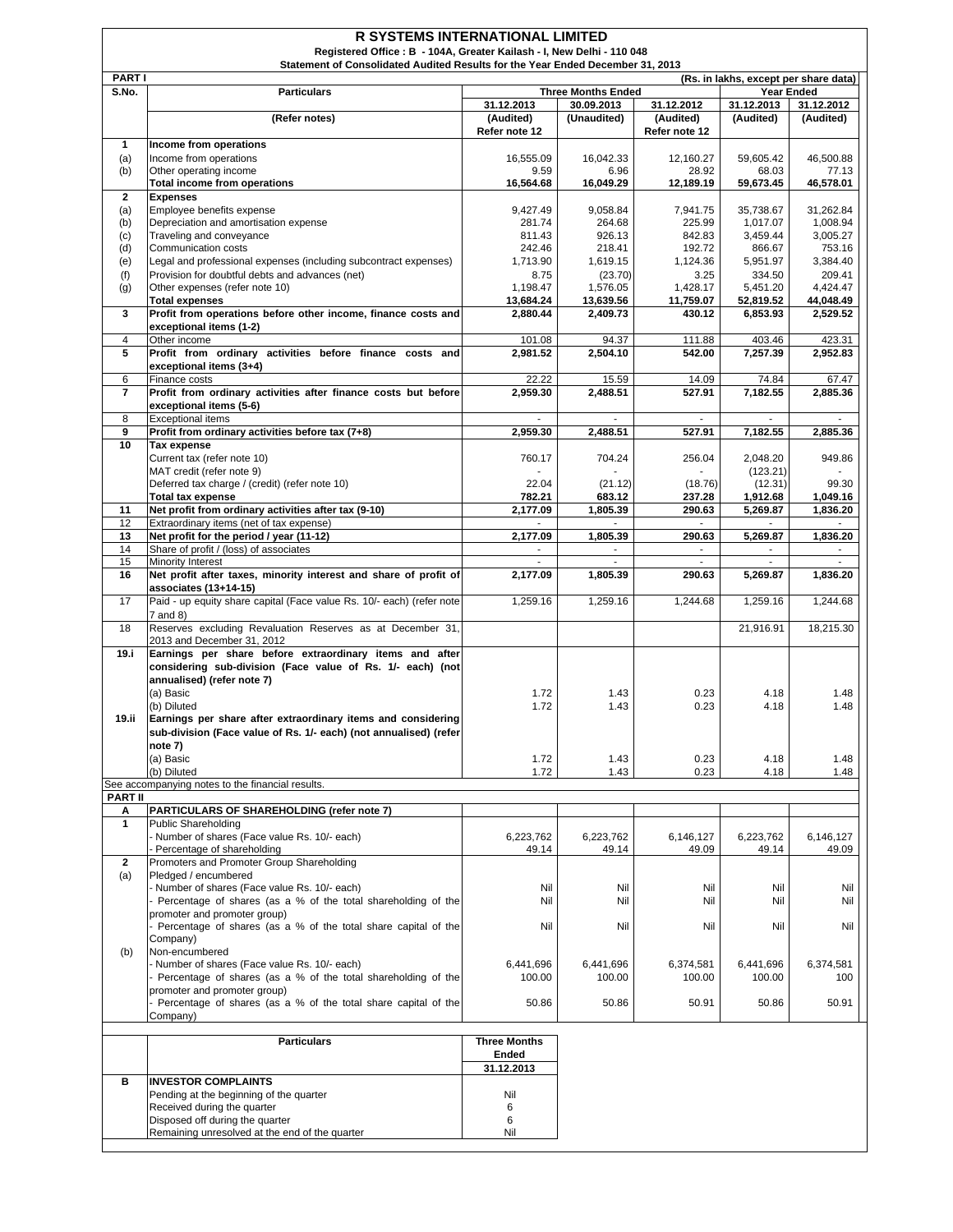### **Notes:**

- 1 The results for the quarter and year ended December 31, 2013 were reviewed by the Audit Committee and have been approved by the Board of Directors at its meeting held on February 07, 2014.
- $\mathfrak{p}$ The Board of Directors has recommended a final dividend of Re. 0.95 per equity share of face value of Re. 1/- each, equivalent to Rs. 9.50 per equity share of Rs. 10/- per share before the sub-division of equity shares (being 95% on the par value) (Refer note 7), subject to the approval of the shareholders at the forthcoming Annual General Meeting. This is in addition to first and second interim dividend of Rs. 2.50 and Rs.8.50 per equity share of face value of 10/- each declared during the year ended December 31, 2013 for which the confirmation will be taken in forthcoming Annual General Meeting.
- 3 An audit has been completed by the statutory auditors for the year ended December 31, 2013 and December 31, 2012.There is no qualification in the Auditors' Report on these financial results.
- 4 On January 26, 2011 the Company acquired 100% shares of Computaris International Limited, UK (Computaris) for a maximum consideration of GBP 9 million out of which GBP 4.25 million was the initial payout and balance was based on earn outs as well as fulfillment of certain condition by the erstwhile shareholders of Computaris over the next two years. During the year ended December 31, 2013, such conditions were fulfilled and accordingly the Company settled with erstwhile shareholders of Computaris the final consideration at Rs. 4,218.13 lakhs and accordingly adjusted the goodwill on acquisition. The restated goodwill amount as at December 31, 2013 is Rs. 2,911.11 lakhs.
- 5 During the year ended December 31, 2010, the Board of Directors of the Company and R Systems NV, Belgium (wholly owned subsidiary of the Company) had approved the liquidation of R Systems NV, Belgium subject to the required statutory and corporate approvals in India and Belgium. The above liquidation was completed on June 24, 2013, in compliance with the applicable laws of India and Belgium.
- 6 One of the step down subsidiaries i.e. Computaris Limited (a wholly owned dormant subsidiary of Computaris International Limited) has been liquidated as per applicable laws in United Kingdom and India on December 24, 2013.
- 7 On January 14, 2014, the shareholders of the Company, through postal ballot, approved the sub-division (stock split) of one equity share of face value of Rs. 10/- into ten equity shares of face value of Re. 1/- each fully paid up. The Board of Directors has fixed February 28, 2014 as the record date to give effect of the sub-division. Accordingly, the sub-division has not been given effect in the disclosure pertaining to shareholding as at December 31, 2013 in Part II of the accompanying statement. However, for the purpose of computing Earnings Per Share for the current quarter and current year as well as all prior periods presented, the effect of sub-division has been considered in accordance with the requirements of Accounting Standard - 20 "Earnings Per Share".
- 8 During the year ended December 31, 2013, the Company has issued 144,750 equity shares of Rs. 10/- each pursuant to exercise of employee stock options under the R Systems International Limited Employee Stock Option Scheme 2007.
- 9 MAT Credit during the year ended December 31, 2013 includes credit amounting to Rs. 123.21 lakhs pertaining to prior years.
- 10 Results for the year ended December 31, 2012 includes prior period expenses pertaining to current tax Rs 4.32 lakhs, deferred tax charge Rs 42.78 lakhs and other expenses of Rs 32.84 lakhs.
- 11 During the year ended December 31, 2012, one of the subsidiaries of the Company had received a claim for penalty from one of its customers and recorded provision of Rs 559.31 lakhs towards such claim. The subsidiary had subcontracted certain part of its scope of services to one of its vendors and basis the contractual terms claimed an equivalent amount from such vendor. However, pending acceptance of the claim by the vendor, the recoverable from the vendor was not recorded in the results. There is no change in management assessment as at December 31, 2013.
- 12 Figures for the quarter ended December 31, 2013 and December 31, 2012 are equivalent to the difference between the audited figures in respect of the full financial year and the published year to date figures upto the third quarter of the relevant financial year.
- 13 Refer Annexure A for the consolidated statement of assets and liabilities.
- 14 Refer Annexure B for segment wise consolidated revenue, results and capital employed.
- 15 Previous period's / year's figures have been regrouped / reclassified wherever applicable, to the extent possible, to conform to the current period presentation.

For and on behalf of the Board

Place : NOIDA **Details and Contract Contract Contract Contract Contract Contract Contract Contract Contract Contract Contract Contract Contract Contract Contract Contract Contract Contract Contract Contract Contract Contra** Date : February 07, 2014 **[President & Senior Executive Director**]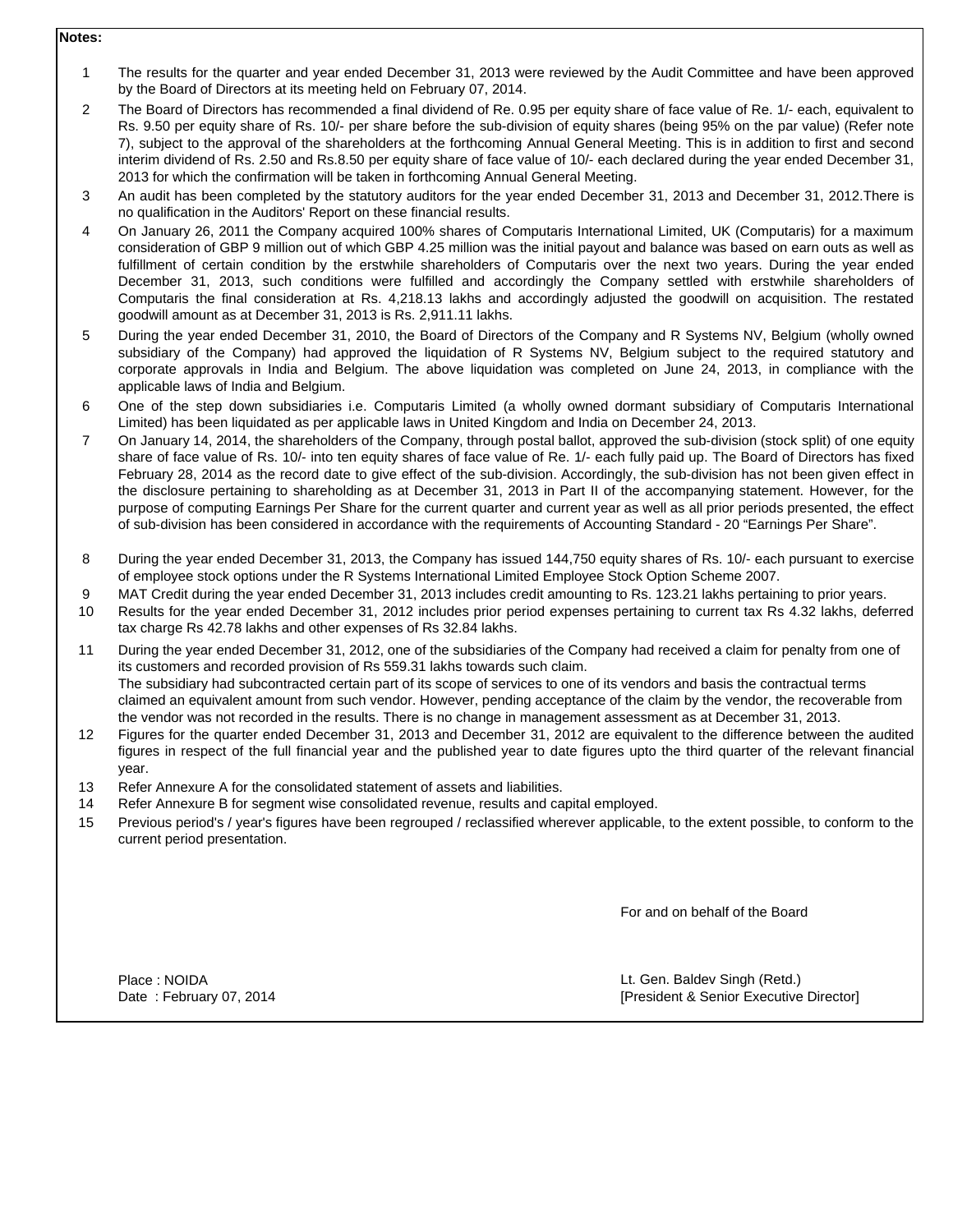**Annexure A**

# **R SYSTEMS INTERNATIONAL LIMITED**

**Consolidated Statement of Assets and Liabilities**

|              |               |                                                            |                                                                                 |                         | (Rs. in lakhs)        |
|--------------|---------------|------------------------------------------------------------|---------------------------------------------------------------------------------|-------------------------|-----------------------|
|              |               | <b>Particulars</b>                                         |                                                                                 | <b>As at Year Ended</b> | As at Year Ended      |
|              |               |                                                            |                                                                                 | 31.12.2013              | 31.12.2012            |
| A            |               | <b>EQUITY AND LIABILITIES</b>                              |                                                                                 |                         |                       |
|              |               |                                                            |                                                                                 |                         |                       |
| 1            |               | <b>Shareholders' funds</b>                                 |                                                                                 |                         |                       |
|              | (a)<br>(b)    | Share capital<br>Reserves and surplus                      |                                                                                 | 1,259.16<br>21,916.91   | 1,244.68<br>18,215.30 |
|              |               |                                                            | Sub total - Shareholders' fund                                                  | 23,176.07               | 19,459.98             |
|              |               |                                                            |                                                                                 |                         |                       |
| $\mathbf{2}$ |               | <b>Minority interest</b>                                   |                                                                                 |                         |                       |
|              |               |                                                            |                                                                                 |                         |                       |
| 3            |               | <b>Non-current liabilities</b>                             |                                                                                 |                         |                       |
|              | (a)           | Long-term borrowings                                       |                                                                                 | 88.07                   | 34.47                 |
|              | (b)           | Other long-term liabilities                                |                                                                                 | 43.79                   | 72.85                 |
|              | (c)           | Long-term provisions                                       |                                                                                 | 734.38                  | 712.41                |
|              |               |                                                            | <b>Sub total - Non-current liabilities</b>                                      | 866.24                  | 819.73                |
|              |               |                                                            |                                                                                 |                         |                       |
| 4            |               | <b>Current liabilities</b>                                 |                                                                                 |                         |                       |
|              | (a)           | Trade payables                                             |                                                                                 | 5,146.18                | 3,961.19              |
|              | (b)           | Other current liabilities                                  |                                                                                 | 1,774.55                | 2,004.57              |
|              | (c)           | Short-term provisions                                      |                                                                                 | 3,756.50                | 3,509.67              |
|              |               |                                                            | <b>Sub total - Current liabilities</b><br><b>TOTAL - EQUITY AND LIABILITIES</b> | 10,677.23<br>34,719.54  | 9,475.43<br>29,755.14 |
|              |               |                                                            |                                                                                 |                         |                       |
| В            | <b>ASSETS</b> |                                                            |                                                                                 |                         |                       |
|              |               |                                                            |                                                                                 |                         |                       |
| 1            |               | <b>Non-current assets</b>                                  |                                                                                 |                         |                       |
|              | (a)           | <b>Fixed assets</b>                                        |                                                                                 | 4,629.98                | 3,870.69              |
|              | (b)           | Goodwill on consolidation                                  |                                                                                 | 2,911.11                | 2,739.97              |
|              | (c)           | Non-current investments                                    |                                                                                 | 0.25                    | 0.25                  |
|              | (d)           | Deferred tax assets (net)                                  |                                                                                 | 553.49                  | 548.28                |
|              | (e)           | Long-term loans and advances                               |                                                                                 | 843.81                  | 1,047.88              |
|              | (f)           | Other non-current assets                                   |                                                                                 | 962.33                  | 802.97                |
|              |               |                                                            | Sub total - Non- current assets                                                 | 9,900.97                | 9,010.04              |
|              |               |                                                            |                                                                                 |                         |                       |
| $\mathbf{2}$ |               | <b>Current assets</b>                                      |                                                                                 |                         |                       |
|              | (a)           | <b>Current investments</b>                                 |                                                                                 | 100.00                  |                       |
|              | (b)           | Trade receivables                                          |                                                                                 | 10,409.34               | 9,806.33              |
|              | (c)           | Cash and cash equivalents<br>Short-term loans and advances |                                                                                 | 10,145.35<br>1,501.53   | 8,145.56<br>1,073.45  |
|              | (d)<br>(e)    | Other current assets                                       |                                                                                 | 2,662.35                | 1,719.76              |
|              |               |                                                            | Sub total - Current assets                                                      | 24,818.57               | 20,745.10             |
|              |               |                                                            | <b>TOTAL - ASSETS</b>                                                           | 34,719.54               | 29,755.14             |
|              |               |                                                            |                                                                                 |                         |                       |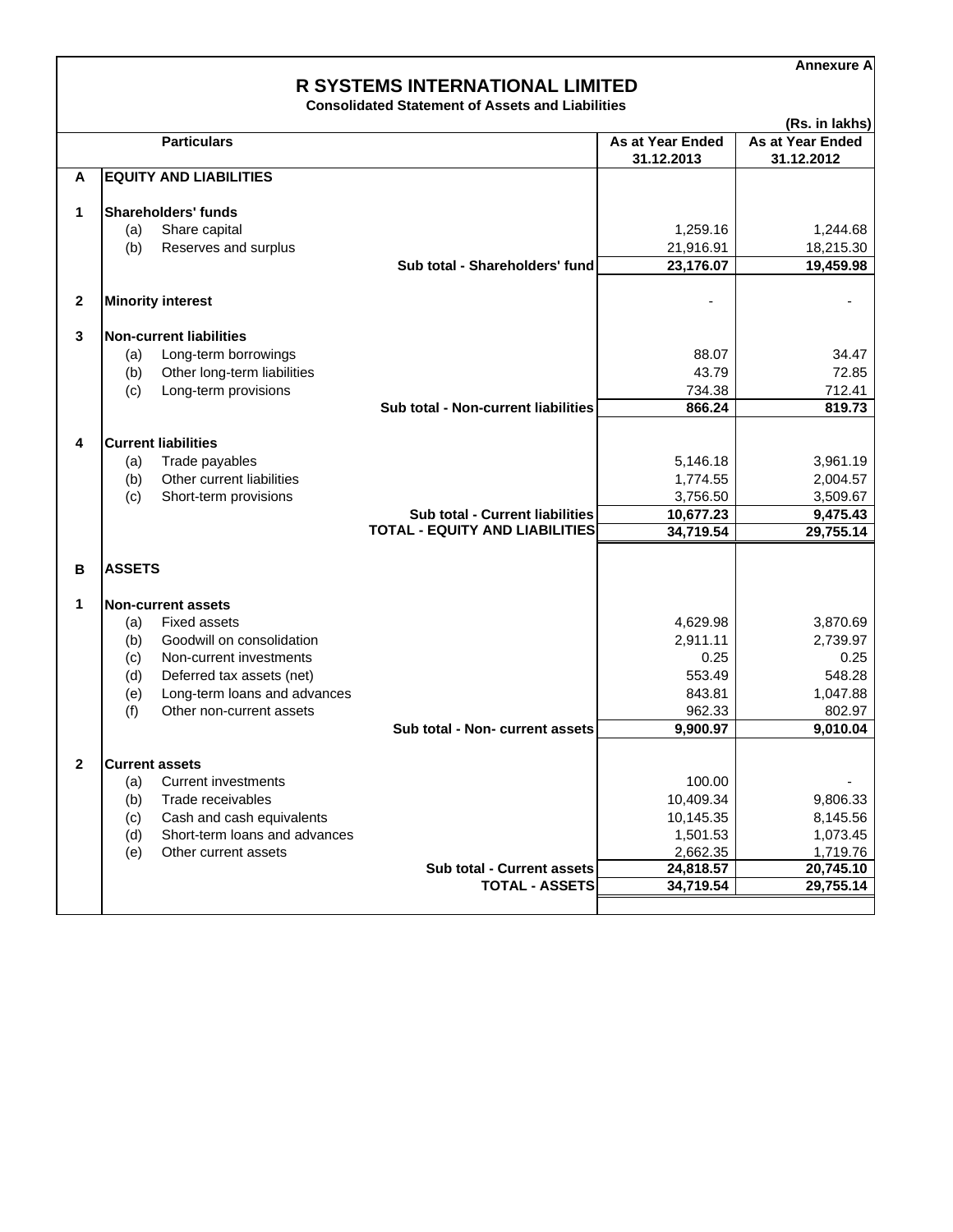**Annexure B**

#### **R SYSTEMS INTERNATIONAL LIMITED Segment Wise Consolidated Revenue, Results and Capital Employed**

|              | (Rs. in lakhs)                               |                           |             |               |                   |            |  |
|--------------|----------------------------------------------|---------------------------|-------------|---------------|-------------------|------------|--|
| S.No.        | <b>Particulars</b>                           | <b>Three Months Ended</b> |             |               | <b>Year Ended</b> |            |  |
|              |                                              | 31.12.2013                | 30.09.2013  | 31.12.2012    | 31.12.2013        | 31.12.2012 |  |
|              |                                              | (Audited)                 | (Unaudited) | (Audited)     | (Audited)         | (Audited)  |  |
|              |                                              | Refer note 12             |             | Refer note 12 |                   |            |  |
| 1            | <b>Segment revenue</b>                       |                           |             |               |                   |            |  |
|              | Information technology services and products | 13,431.77                 | 13,076.20   | 9,792.30      | 48,396.68         | 37,603.24  |  |
|              | Business process outsourcing services        | 3,174.77                  | 3,035.88    | 2,406.47      | 11,443.06         | 9,048.56   |  |
|              | Less: Elimination of intersegment sales      | 51.45                     | 69.75       | 38.50         | 234.32            | 150.92     |  |
|              | Income from operations                       | 16,555.09                 | 16,042.33   | 12,160.27     | 59,605.42         | 46,500.88  |  |
| $\mathbf{2}$ | Segment results before tax and interest      |                           |             |               |                   |            |  |
|              | Information technology services and products | 2,591.27                  | 2,170.10    | 303.49        | 6,218.86          | 2,371.72   |  |
|              | Business process outsourcing services        | 492.76                    | 379.78      | 291.17        | 1,239.25          | 716.29     |  |
|              | <b>Total</b>                                 | 3,084.03                  | 2,549.88    | 594.66        | 7,458.11          | 3,088.01   |  |
|              | $\mathsf{I}(\mathsf{i})$<br>Interest expense | (3.77)                    | (2.83)      | (2.12)        | (12.34)           | (8.60)     |  |
|              | (ii)<br>Interest income                      | 101.08                    | 94.37       | 111.88        | 403.46            | 423.31     |  |
|              | Other unallocable expenses<br>(iii)          | (222.04)                  | (152.91)    | (176.51)      | (666.68)          | (617.36)   |  |
|              | <b>Profit before tax</b>                     | 2,959.30                  | 2,488.51    | 527.91        | 7,182.55          | 2,885.36   |  |
| 3            | Capital employed                             |                           |             |               |                   |            |  |
|              | Information technology services and products | 17,052.44                 | 16,068.07   | 13.658.70     | 17,052.44         | 13,658.70  |  |
|              | Business process outsourcing services        | 751.90                    | 268.53      | (657.94)      | 751.90            | (657.94)   |  |
|              | Unallocated corporate                        | 5,371.73                  | 6,064.35    | 6,459.22      | 5,371.73          | 6,459.22   |  |
|              | Total capital employed                       | 23,176.07                 | 22,400.95   | 19,459.98     | 23,176.07         | 19,459.98  |  |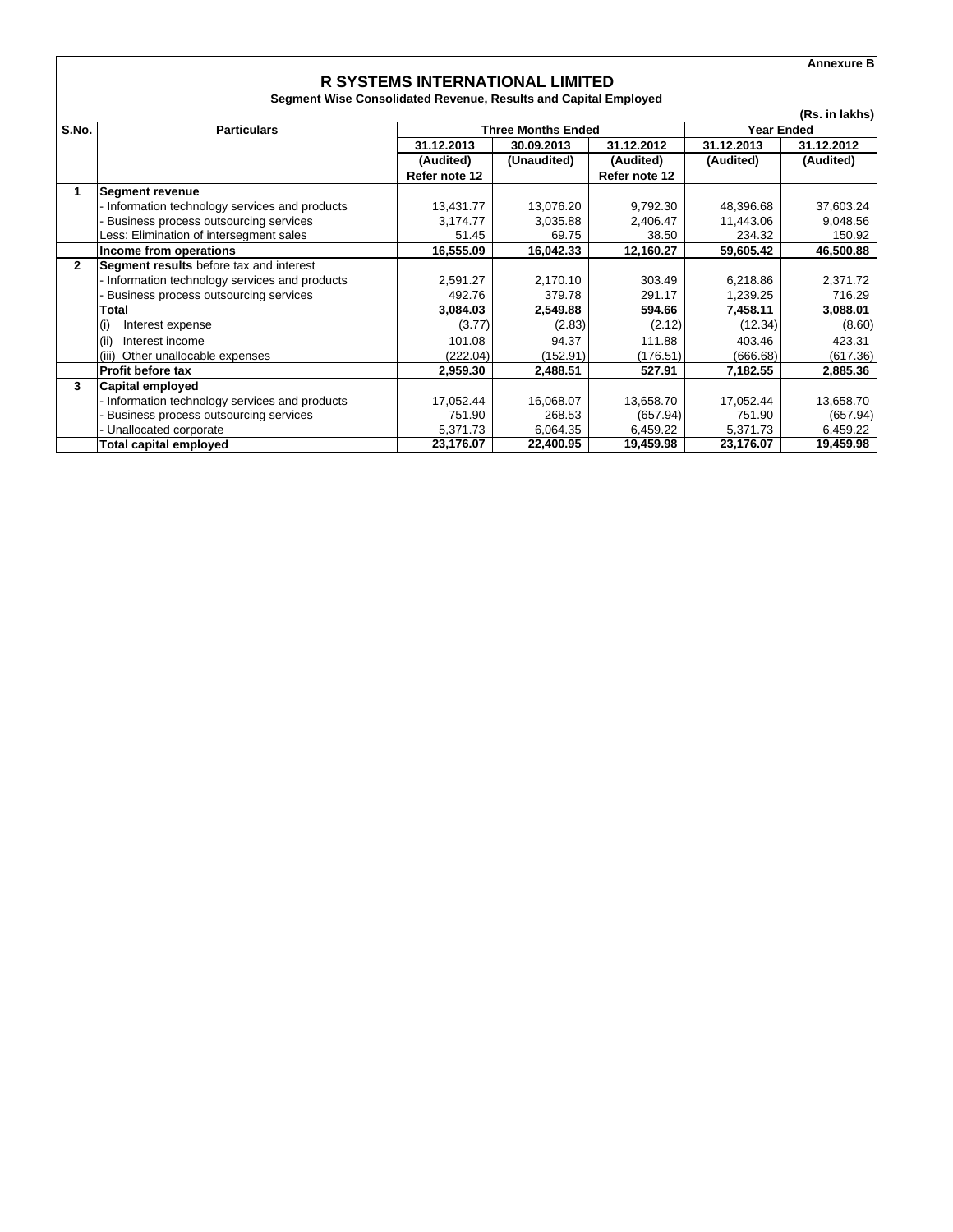|                       | <b>R SYSTEMS INTERNATIONAL LIMITED</b><br>Registered Office: B - 104A, Greater Kailash - I, New Delhi - 110 048 |                              |                                         |                          |                                       |                    |  |
|-----------------------|-----------------------------------------------------------------------------------------------------------------|------------------------------|-----------------------------------------|--------------------------|---------------------------------------|--------------------|--|
|                       | Statement of Standalone Audited Results for the Quarter and Year Ended December 31, 2013                        |                              |                                         |                          |                                       |                    |  |
| <b>PARTI</b>          |                                                                                                                 |                              |                                         |                          | (Rs. in lakhs, except per share data) |                    |  |
| S.No.                 | <b>Particulars</b>                                                                                              | 31.12.2013                   | <b>Three Months Ended</b><br>30.09.2013 | 31.12.2012               | Year Ended<br>31.12.2013              | 31.12.2012         |  |
|                       | (Refer notes)                                                                                                   | (Audited)                    | (Audited)                               | (Audited)                | (Audited)                             | (Audited)          |  |
|                       |                                                                                                                 | Refer note 10                |                                         | Refer note 10            |                                       |                    |  |
| 1<br>(a)              | Income from operations<br>Income from operations                                                                | 7,368.80                     | 7,336.16                                | 5,790.71                 | 26,980.34                             | 22,892.73          |  |
| (b)                   | Other operating income                                                                                          | 8.35                         | 4.62                                    | 4.50                     | 31.82                                 | 20.88              |  |
| $\mathbf{2}$          | <b>Total income from operations</b>                                                                             | 7,377.15                     | 7,340.78                                | 5,795.21                 | 27,012.16                             | 22,913.61          |  |
| (a)                   | <b>Expenses</b><br>Employee benefits expense                                                                    | 4,109.89                     | 3,840.25                                | 3,910.71                 | 16,020.44                             | 14,961.51          |  |
| (b)                   | Depreciation and amortisation expense                                                                           | 124.63                       | 119.92                                  | 130.82                   | 478.08                                | 624.01             |  |
| (c)<br>(d)            | Traveling and conveyance<br>Communication costs                                                                 | 529.63<br>134.09             | 602.49<br>130.13                        | 517.21<br>113.14         | 2,170.73<br>506.54                    | 1,906.09<br>466.22 |  |
| (e)                   | Legal and professional expenses (including subcontract                                                          | 141.28                       | 129.07                                  | 93.75                    | 558.52                                | 483.86             |  |
| (f)                   | expenses)<br>Provision for doubtful debts and advances (net)                                                    | 23.13                        | (38.86)                                 | (24.26)                  | 149.59                                | 106.77             |  |
| (g)                   | Other expenses                                                                                                  | 167.99                       | 739.61                                  | 411.09                   | 2,070.47                              | 1,666.47           |  |
|                       | <b>Total expenses</b>                                                                                           | 5,230.64                     | 5,522.61                                | 5,152.46                 | 21,954.37                             | 20,214.93          |  |
| 3                     | Profit from operations before other income, finance costs<br>and exceptional items (1-2)                        | 2,146.51                     | 1,818.17                                | 642.75                   | 5,057.79                              | 2,698.68           |  |
| 4                     | Other income                                                                                                    | 95.67                        | 89.11                                   | 109.04                   | 385.05                                | 401.27             |  |
| 5                     | Profit from ordinary activities before finance costs and                                                        | 2,242.18                     | 1,907.28                                | 751.79                   | 5,442.84                              | 3,099.95           |  |
| 6                     | exceptional items (3+4)<br>Finance costs                                                                        | 8.69                         | 6.41                                    | 6.71                     | 27.97                                 | 27.34              |  |
| $\overline{7}$        | Profit from ordinary activities after finance costs but                                                         | 2,233.49                     | 1,900.87                                | 745.08                   | 5,414.87                              | 3,072.61           |  |
| 8                     | before exceptional items (5-6)<br><b>Exceptional items</b>                                                      |                              |                                         | $\overline{\phantom{a}}$ |                                       |                    |  |
| 9                     | Profit from ordinary activities before tax (7+8)                                                                | 2.233.49                     | 1,900.87                                | 745.08                   | 5.414.87                              | 3,072.61           |  |
| 10                    | <b>Tax expense</b>                                                                                              |                              |                                         |                          |                                       |                    |  |
|                       | <b>Current tax</b><br>MAT credit (refer note 9)                                                                 | 755.61                       | 659.55                                  | 264.82                   | 1,908.74<br>(123.21)                  | 954.02             |  |
|                       | Deferred tax charge / (credit)                                                                                  | 14.69                        | (31.90)                                 | (26.00)                  | (25.88)                               | 65.82              |  |
|                       | <b>Total tax expense</b>                                                                                        | 770.30                       | 627.65                                  | 238.82                   | 1,759.65                              | 1,019.84           |  |
| 11<br>12 <sup>2</sup> | Net profit from ordinary activities after tax (9-10)<br>Extraordinary items (net of tax expense)                | 1,463.19                     | 1,273.22                                | 506.26                   | 3,655.22                              | 2,052.77           |  |
| 13                    | Net profit for the period / year (11-12)                                                                        | 1,463.19                     | 1,273.22                                | 506.26                   | 3,655.22                              | 2,052.77           |  |
| 14                    | Paid - up equity share capital (Face value Rs. 10/- each) (refer                                                | 1,259.16                     | 1,259.16                                | 1,244.68                 | 1,259.16                              | 1,244.68           |  |
| 15                    | note 7 and 8)<br>Reserves excluding Revaluation Reserves as at December 31,                                     |                              |                                         |                          | 17,546.23                             | 16,779.16          |  |
|                       | 2013 and December 31, 2012                                                                                      |                              |                                         |                          |                                       |                    |  |
| 16.i                  | Earnings per share before extraordinary items and after                                                         |                              |                                         |                          |                                       |                    |  |
|                       | considering sub-division (Face value of Rs. 1/- each) (not<br>annualised) (refer note 7)                        |                              |                                         |                          |                                       |                    |  |
|                       | (a) Basic                                                                                                       | 1.16                         | 1.01                                    | 0.41                     | 2.90                                  | 1.65               |  |
|                       | (b) Diluted<br>16.ii Earnings per share after extraordinary items and                                           | 1.16                         | 1.01                                    | 0.41                     | 2.90                                  | 1.65               |  |
|                       | considering sub-division (Face value of Rs. 1/- each) (not                                                      |                              |                                         |                          |                                       |                    |  |
|                       | annualised) (refer note 7)                                                                                      |                              |                                         |                          |                                       |                    |  |
|                       | (a) Basic                                                                                                       | 1.16                         | 1.01                                    | 0.41                     | 2.90                                  | 1.65               |  |
|                       | (b) Diluted<br>See accompanying notes to the financial results.                                                 | 1.16                         | 1.01                                    | 0.41                     | 2.90                                  | 1.65               |  |
| <b>PART II</b>        |                                                                                                                 |                              |                                         |                          |                                       |                    |  |
| Α<br>$\mathbf{1}$     | PARTICULARS OF SHAREHOLDING (refer note 7)<br><b>Public Shareholding</b>                                        |                              |                                         |                          |                                       |                    |  |
|                       | Number of shares (Face value Rs. 10/- each)                                                                     | 6,223,762                    | 6,223,762                               | 6,146,127                | 6,223,762                             | 6,146,127          |  |
|                       | Percentage of shareholding<br>Promoters and Promoter Group Shareholding                                         | 49.14                        | 49.14                                   | 49.09                    | 49.14                                 | 49.09              |  |
| 2<br>(a)              | Pledged / encumbered                                                                                            |                              |                                         |                          |                                       |                    |  |
|                       | Number of shares (Face value Rs. 10/- each)                                                                     | Nil                          | Nil                                     | Nil                      | Nil                                   | Nil                |  |
|                       | Percentage of shares (as a % of the total shareholding of the<br>promoter and promoter group)                   | Nil                          | Nil                                     | Nil                      | Nil                                   | Nil                |  |
|                       | Percentage of shares (as a % of the total share capital of the                                                  | Nil                          | Nil                                     | Nil                      | Nil                                   | Nil                |  |
|                       | Company)                                                                                                        |                              |                                         |                          |                                       |                    |  |
| (b)                   | Non-encumbered<br>Number of shares (Face value Rs. 10/- each)                                                   | 6,441,696                    | 6,441,696                               | 6.374.581                | 6,441,696                             | 6,374,581          |  |
|                       | Percentage of shares (as a % of the total shareholding of the                                                   | 100.00                       | 100.00                                  | 100.00                   | 100.00                                | 100.00             |  |
|                       | promoter and promoter group)                                                                                    |                              |                                         |                          |                                       |                    |  |
|                       | Percentage of shares (as a % of the total share capital of the<br>Company)                                      | 50.86                        | 50.86                                   | 50.91                    | 50.86                                 | 50.91              |  |
|                       |                                                                                                                 |                              |                                         |                          |                                       |                    |  |
|                       | <b>Particulars</b>                                                                                              | <b>Three Months</b><br>Ended |                                         |                          |                                       |                    |  |
|                       |                                                                                                                 | 31.12.2013                   |                                         |                          |                                       |                    |  |
| в                     | <b>INVESTOR COMPLAINTS</b><br>Pending at the beginning of the quarter                                           | Nil                          |                                         |                          |                                       |                    |  |
|                       | Received during the quarter                                                                                     | 6                            |                                         |                          |                                       |                    |  |
|                       | Disposed off during the quarter                                                                                 | 6                            |                                         |                          |                                       |                    |  |
|                       | Remaining unresolved at the end of the quarter                                                                  | Nil                          |                                         |                          |                                       |                    |  |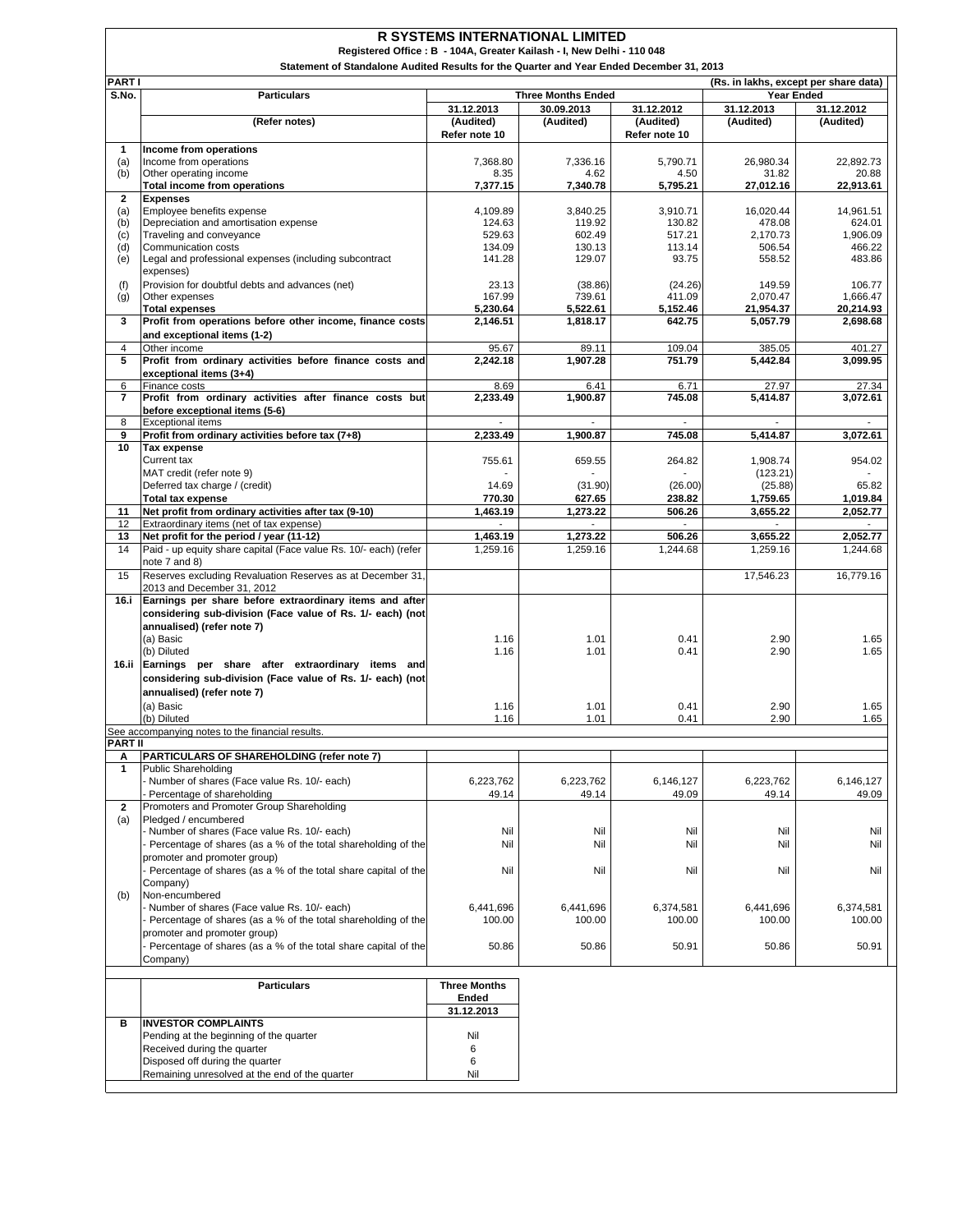- **Notes:**
	- 1 The results for the quarter and year ended December 31, 2013 were reviewed by the Audit Committee and have been approved by the Board of Directors at its meeting held on February 07, 2014.
	- 2 The Board of Directors has recommended a final dividend of Re. 0.95 per equity share of face value of Re. 1/- each, equivalent to Rs. 9.50 per equity share of Rs. 10/- per share before the sub-division of equity shares (being 95% on the par value) (Refer note 7), subject to the approval of the shareholders at the forthcoming Annual General Meeting. This is in addition to first and second interim dividend of Rs. 2.50 and Rs.8.50 per equity share of face value of 10/- each declared during the year ended December 31, 2013 for which the confirmation will be taken in forthcoming Annual General Meeting.
	- 3 An audit has been completed by the Statutory Auditors for the quarter and year ended December 31, 2013 and December 31, 2012. There is no qualification in the Auditors' Report on these financial results.
	- 4 On January 26, 2011 the Company acquired 100% shares of Computaris International Limited, UK (Computaris) for a maximum consideration of GBP 9 million out of which GBP 4.25 million was the initial payout and balance was based on earn outs as well as fulfillment of certain condition by the erstwhile shareholders of Computaris over the next two years. During the year ended December 31, 2013, such conditions were fulfilled and accordingly the Company settled with erstwhile shareholders of Computaris the final consideration at Rs. 4,218.13 lakhs. The carrying value of investments has accordingly been adjusted as at December 31, 2013.
	- 5 During the year ended December 31, 2010, the Board of Directors of the Company and R Systems NV, Belgium (wholly owned subsidiary of the Company) had approved the liquidation of R Systems NV, Belgium subject to the required statutory and corporate approvals in India and Belgium. The above liquidation was completed on June 24, 2013, in compliance with the applicable laws of India and Belgium.
	- 6 One of the step down subsidiaries i.e. Computaris Limited (a wholly owned dormant subsidiary of Computaris International Limited) has been liquidated as per applicable laws in United Kingdom and India on December 24, 2013.
	- 7 On January 14, 2014, the shareholders of the Company, through postal ballot, approved the sub-division (stock split) of one equity share of face value of Rs. 10/- into ten equity shares of face value of Re. 1/- each fully paid up. The Board of Directors has fixed February 28, 2014 as the record date to give effect of the sub-division. Accordingly, the sub-division has not been given effect in the disclosure pertaining to shareholding as at December 31, 2013 in Part II of the accompanying statement. However, for the purpose of computing Earnings Per Share for the current quarter and current year as well as all prior periods presented, the effect of sub-division has been considered in accordance with the requirements of Accounting Standard - 20 "Earnings Per Share".
	- 8 During the year ended December 31, 2013, the Company has issued 144,750 equity shares of Rs. 10/- each pursuant to exercise of employee stock options under the R Systems International Limited Employee Stock Option Scheme 2007.
	- 9 MAT Credit during the year ended December 31, 2013 includes credit amounting to Rs. 123.21 lakhs pertaining to prior years.
	- 10 Figures for the quarter ended December 31, 2013 and December 31, 2012 are equivalent to the difference between the audited figures in respect of the full financial year and the published year to date figures upto the third quarter of the relevant financial year.
	- 11 Refer Annexure A for the standalone statement of assets & liabilities.
	- 12 Refer Annexure B for segment wise standalone revenue, results and capital employed.
	- 13 Previous period's / year's figures have been regrouped / reclassified wherever applicable, to the extent possible, to conform to the current period presentation.

For and on behalf of the Board

Place : NOIDA Date : February 07, 2014 [President & Senior Executive Director] Lt. Gen. Baldev Singh (Retd.)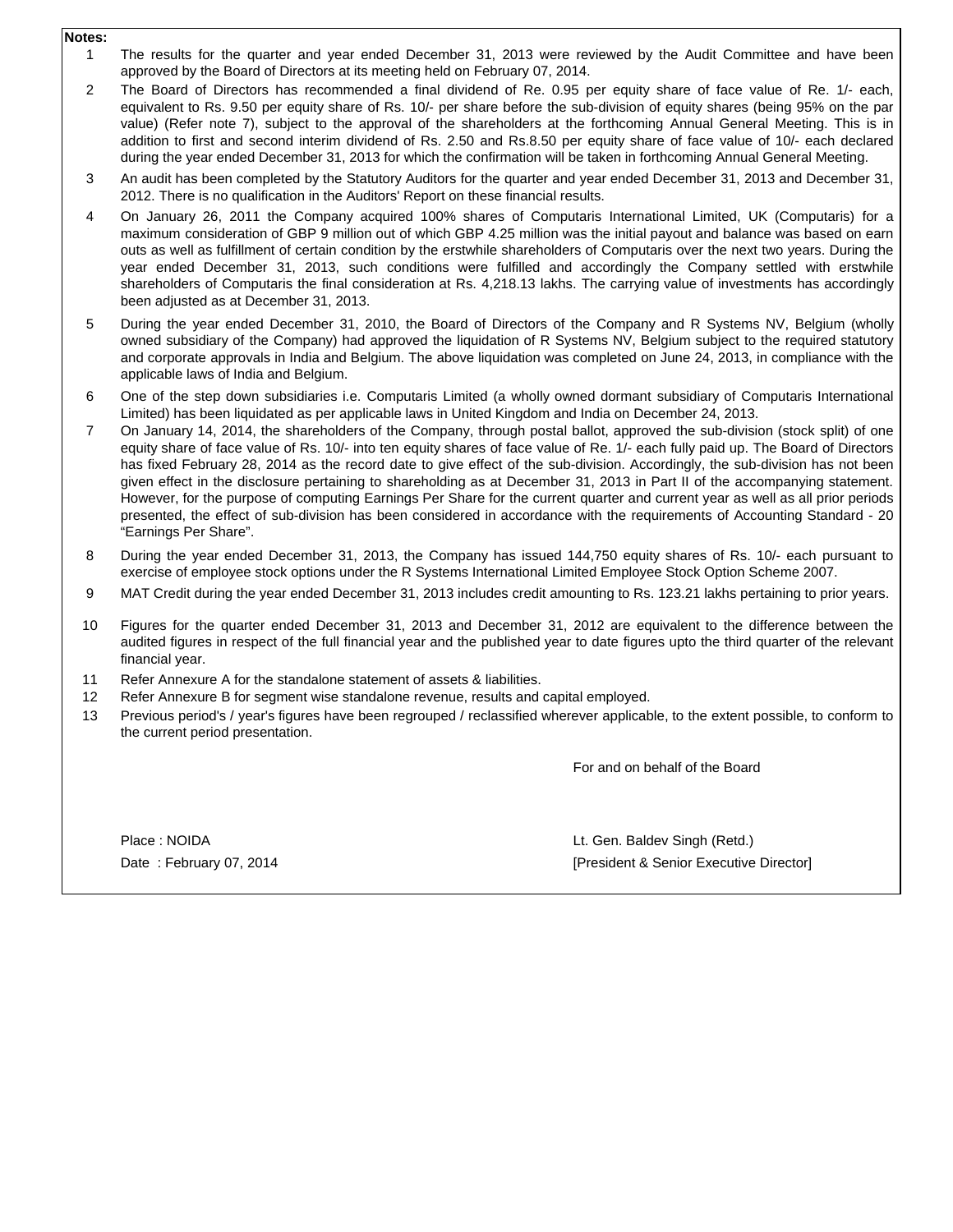**Annexure A**

## **R SYSTEMS INTERNATIONAL LIMITED**

**Standalone Statement of Assets & Liabilities**

|                |               |                                        |                  | (Rs. in lakhs)   |  |
|----------------|---------------|----------------------------------------|------------------|------------------|--|
|                |               | <b>Particulars</b>                     | As at Year Ended | As at Year Ended |  |
|                |               |                                        | 31.12.2013       | 31.12.2012       |  |
| A              |               | <b>EQUITY AND LIABILITIES</b>          |                  |                  |  |
| 1              |               | Shareholders' funds                    |                  |                  |  |
|                |               |                                        |                  |                  |  |
|                | (a)           | Share capital                          | 1,259.16         | 1,244.68         |  |
|                | (b)           | Reserves and surplus                   | 17,546.23        | 16,779.16        |  |
|                |               | Sub total - Shareholders' fund         | 18,805.39        | 18,023.84        |  |
| $\overline{2}$ |               | Non-current liabilities                |                  |                  |  |
|                | (a)           | Long-term borrowings                   | 44.03            | 34.47            |  |
|                | (b)           | Other long-term liabilities            | 38.27            | 65.70            |  |
|                | (c)           | Long-term provisions                   | 734.38           | 712.41           |  |
|                |               | Sub total - Non-current liabilities    | 816.68           | 812.58           |  |
| 3              |               | <b>Current liabilities</b>             |                  |                  |  |
|                | (a)           | Trade payables                         | 1,528.54         | 1,188.02         |  |
|                | (b)           | Other current liabilities              | 1,132.70         | 1,301.71         |  |
|                | (c)           | Short-term provisions                  | 3,228.97         | 2,666.85         |  |
|                |               | <b>Sub total - Current liabilities</b> | 5,890.21         | 5,156.58         |  |
|                |               | <b>TOTAL - EQUITY AND LIABILITIES</b>  | 25,512.28        | 23,993.00        |  |
|                |               |                                        |                  |                  |  |
| В              | <b>ASSETS</b> |                                        |                  |                  |  |
|                |               |                                        |                  |                  |  |
| 1              |               | <b>Non-current assets</b>              |                  |                  |  |
|                | (a)           | <b>Fixed assets</b>                    | 3,460.68         | 3,046.31         |  |
|                | (b)           | Non-current investments                | 7,936.08         | 7,670.19         |  |
|                | (c)           | Deferred tax assets (net)              | 513.79           | 487.91           |  |
|                | (d)           | Long-term loans and advances           | 686.09           | 894.84           |  |
|                | (e)           | Other non-current assets               | 797.10           | 713.31           |  |
|                |               | Sub total - Non- current assets        | 13,393.74        | 12,812.56        |  |
| $\mathbf{2}$   |               | <b>Current assets</b>                  |                  |                  |  |
|                | (a)           | <b>Current investments</b>             | 100.00           |                  |  |
|                | (b)           | Trade receivables                      | 5,795.26         | 4,628.66         |  |
|                | (c)           | Cash and cash equivalents              | 4,415.58         | 5,481.62         |  |
|                | (d)           | Short-term loans and advances          | 678.64           | 434.49           |  |
|                | (e)           | Other current assets                   | 1,129.06         | 635.67           |  |
|                |               | Sub total - Current assets             | 12,118.54        | 11,180.44        |  |
|                |               | <b>TOTAL - ASSETS</b>                  | 25,512.28        | 23,993.00        |  |
|                |               |                                        |                  |                  |  |